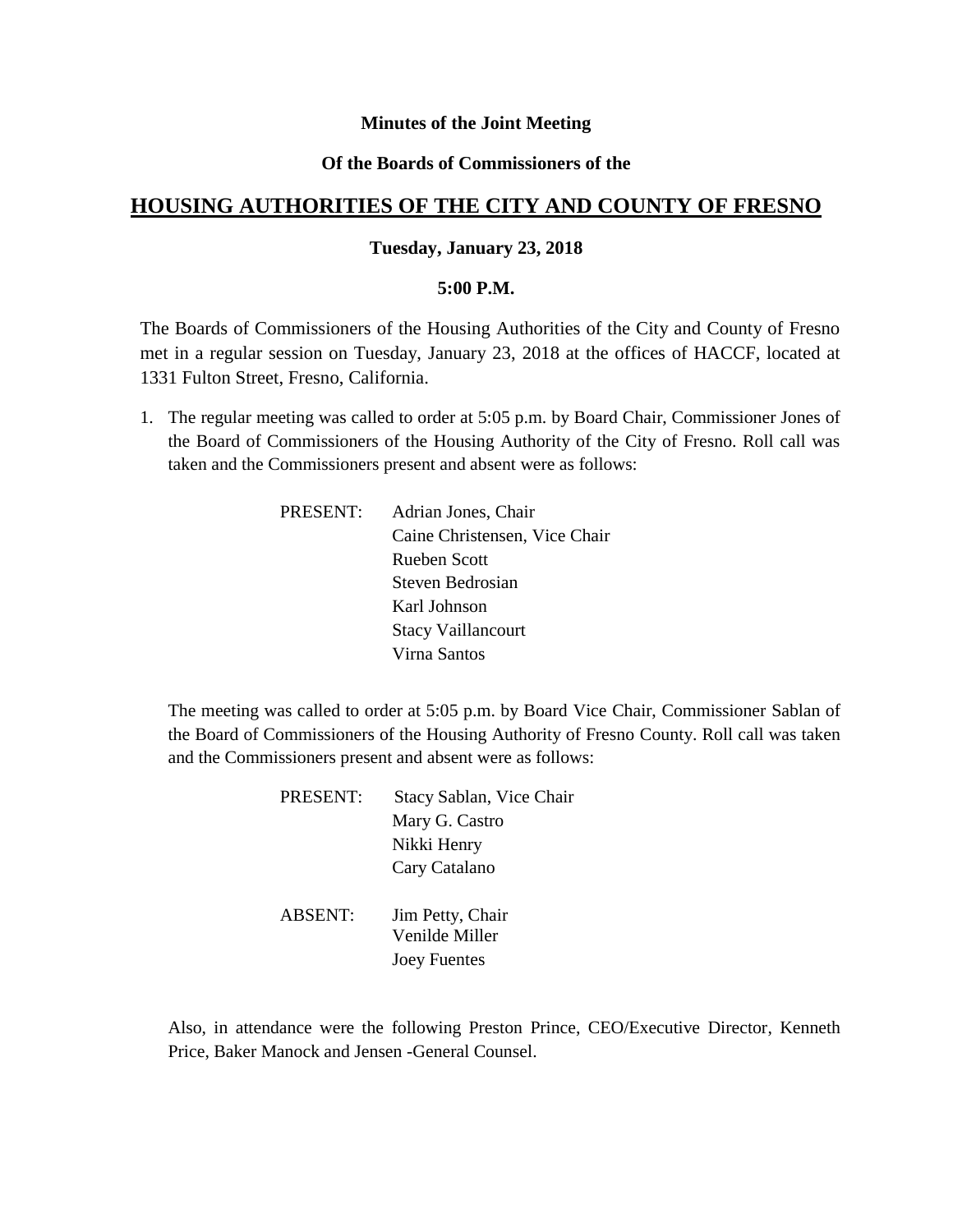# 2. APPROVAL OF AGENDA AS POSTED (OR AMENDED)

*CITY MOTION: Commissioner Scott moved, seconded by Commissioner Johnson to approve the agenda as posted.*

#### *MOTION PASSED: 6-0*

*COUNTY MOTION: Commissioner Henry moved, seconded by Commissioner Catalano to approve the agenda as posted.*

#### *MOTION PASSED: 4-0*.

#### 3. PUBLIC COMMENT

There was no public comment.

#### 4. CLOSE SESSION

The Boards went into closed session at approximately 5:08 p.m.

CONFERENCE WITH LEGAL COUNSEL – ANTICIPATED LITIGATION Pursuant to Government Code section 54956.9(d)(2) - 1 case

The Boards returned to open session at approximately 5:16 p.m.

#### 5. REPORT ON CLOSED SESSION

There was no action to report at this time.

# 6. COMMISSIONERS' YEARS OF SERVICE ACKNOLEGEMENTS

Mr. Preston Prince acknowledged the Commissioners serving five years or more as Board members for the Fresno Housing Authority.

- Commissioner Steve Bedrosian, has been serving for 6 years as the City Commissioner.
	- o He is a resident of the Housing Program.
	- o His background experience is in sales and debt recovery.
	- o He advocates for disabled persons.
- Commissioner Stacy Sablan, has 6 years of service as a Vice Chair and Chair of the County Board.
	- o She serves the community of Firebaugh as an owner of Sablan Legal Services.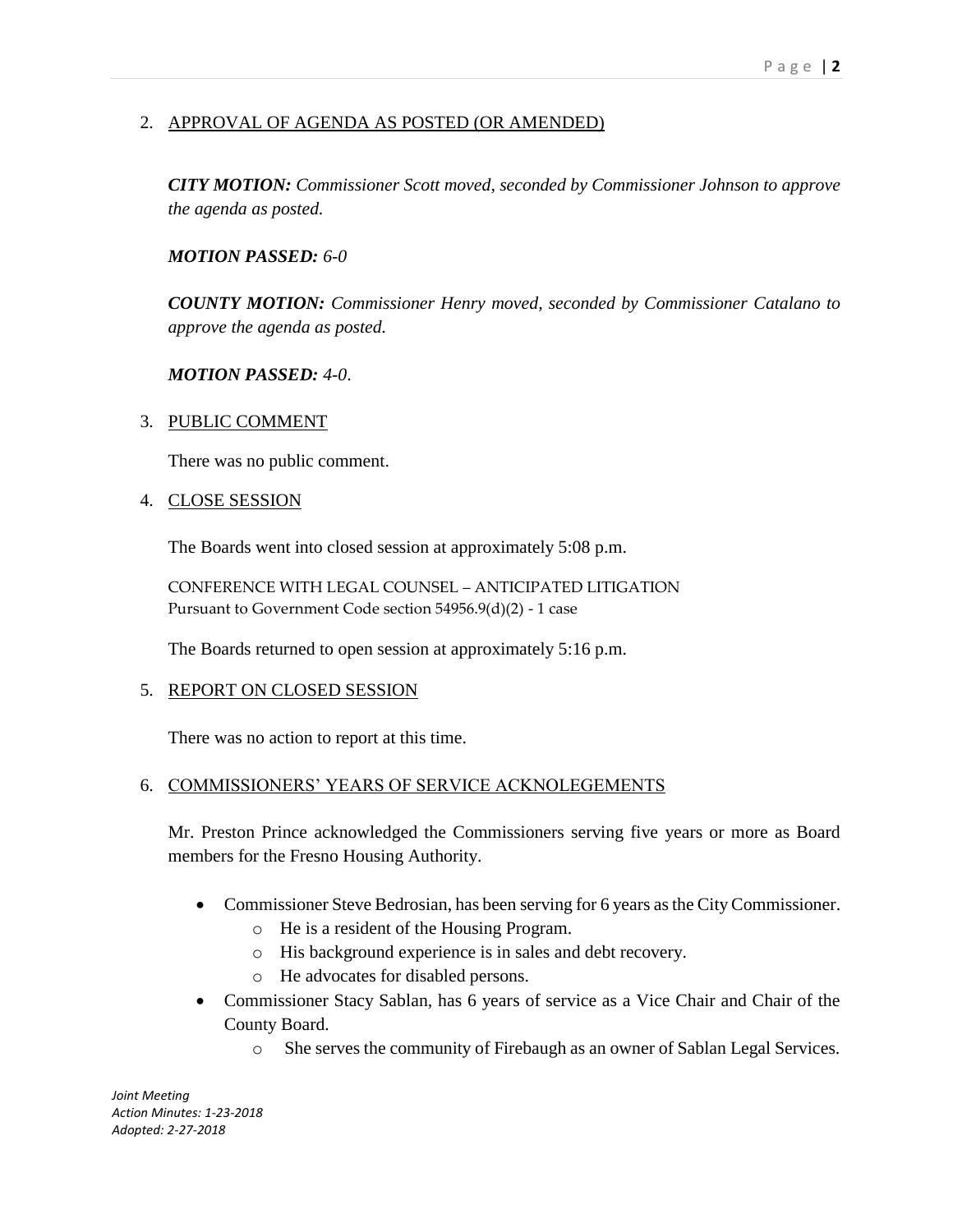- Chair Adrian Jones with 10 years of service as City Vice Chair and Chair of the City Board.
	- o She was a recipient of the Fresno Housing Authority programs.
	- o She now has her Master's Degree in Social Work.
- Chair Jim Petty with 25 years of service as Vice Chair and Chair of the County Board.
	- o His experience as veteran of U.S Army and extensive career in the insurance industry.
- Commissioner Rueben Scott has 35 years of service as Vice Chair and Chair of the City Board.
	- o Commissioner Scott is the Pastor and founder of Providence Baptist Church.
	- o Commissioner Scott is a resident of southwest Fresno.
	- o A former professor for the college/University for the local areas such as Fresno Pacific, Fresno State, and Fresno City College.
	- o Commissioner Scott serves other Boards in the Community.

Commissioner Vaillancourt arrived the meeting at 5:22 p.m.

# 7. PUBLIC COMMENT

Eric Payne resident of West Fresno, shared his appreciation and thanked the Fresno Housing Authority Boards, for Ms. Tracewell Hanrahan's participation at the conference hosted by the Central Valley Urban Institute on January 18, 2018.

# 8. POTENTIAL CONFLICTS OF INTEREST

There was no conflict of interest at this time.

# 9. COMMISSIONERS' REPORT

Commissioner Jones and Commissioner Henry presented on the workshop they attended on January 17, 2018. The guests at the workshop were representatives of Purpose Built Communities.

Commissioner Henry shared that the Purpose Built Communities is an interested group that traveled from Atlanta to meet with local community members. She stated that Purpose Built Communities is a nonprofit agency which is funded by three benefactors.

Mr. Prince shared that Purpose Built Communities have partnered with schools, health (organizations or departments) and other Housing Authorities. Mr. Prince said the meeting was about hosting a community conversation with Purpose Built Communities' guests and local community members. The purpose of the conversation was to share what Fresno has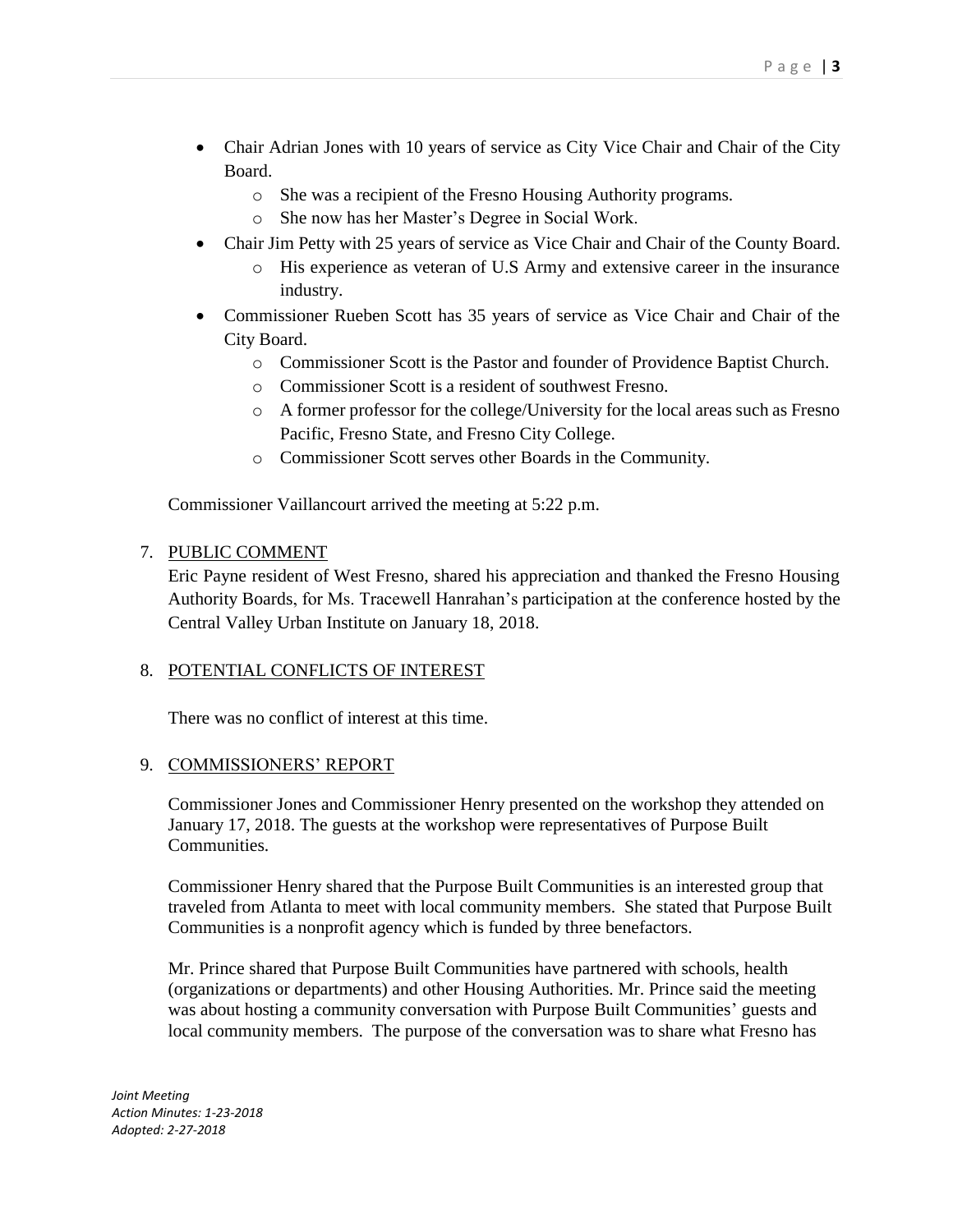accomplished, and if we are a community that aligns with the mission of Purpose Built Communities.

In addition, the Commissioners thanked the Fresno Housing Authority staff and Commissioners that served in the past for their thoughtfulness and readiness during the Government Shutdown.

# 10. CONSENT AGENDA

*All Consent Agenda items are considered to be routine action items and will be enacted in one motion unless pulled by any member of the Boards of Commissions or the public. There will be no separate discussion of these items unless requested, in which event the item will be removed from the Consent Agenda and considered following approval of the Consent Agenda.*

- a. Consideration of the minutes of the December 13, 2017 and December 19, 2017 meetings
- b. City: Consideration of the 4th Quarter 2017 Charge Offs for Uncollectible Accounts
- c. County: Consideration of the 4th Quarter 2017 Charge Offs for Uncollectible Accounts
- d. Consideration of the 2018 Proposed Utility Allowance Schedules Housing Assistance Programs, Mixed Finance and Low-Income Housing Tax Credit
- e. Consideration of Claim for Money or Damages by Betty Joann Lee made under California Tort Claims Act (Gov. Code §810 et seq.)
- f. Consideration of Out of State Travel CEO/Commissioners

The report for item 10f was amended, this item was pulled from the agenda and voted separately. There was an addition to the report, The Built for Zero trip to New Orleans from February 19-21, 2018.

*CITY MOTION: Commissioner Scott moved, seconded by Commissioner Christensen to approve the Consent Agenda Items A-E.*

*MOTION PASSED: 7-0*

*COUNTY MOTION: Commissioner Catalano moved, seconded by Commissioner Castro to approve the Consent Agenda Items A-E.*

#### *MOTION PASSED: 4-0*

f. Consideration of Out of State Travel – CEO/Commissioners

*CITY MOTION: Commissioner Scott moved, seconded by Commissioner Johnson to approve the amended Consent Agenda Item F.*

#### *MOTION PASSED: 7-0*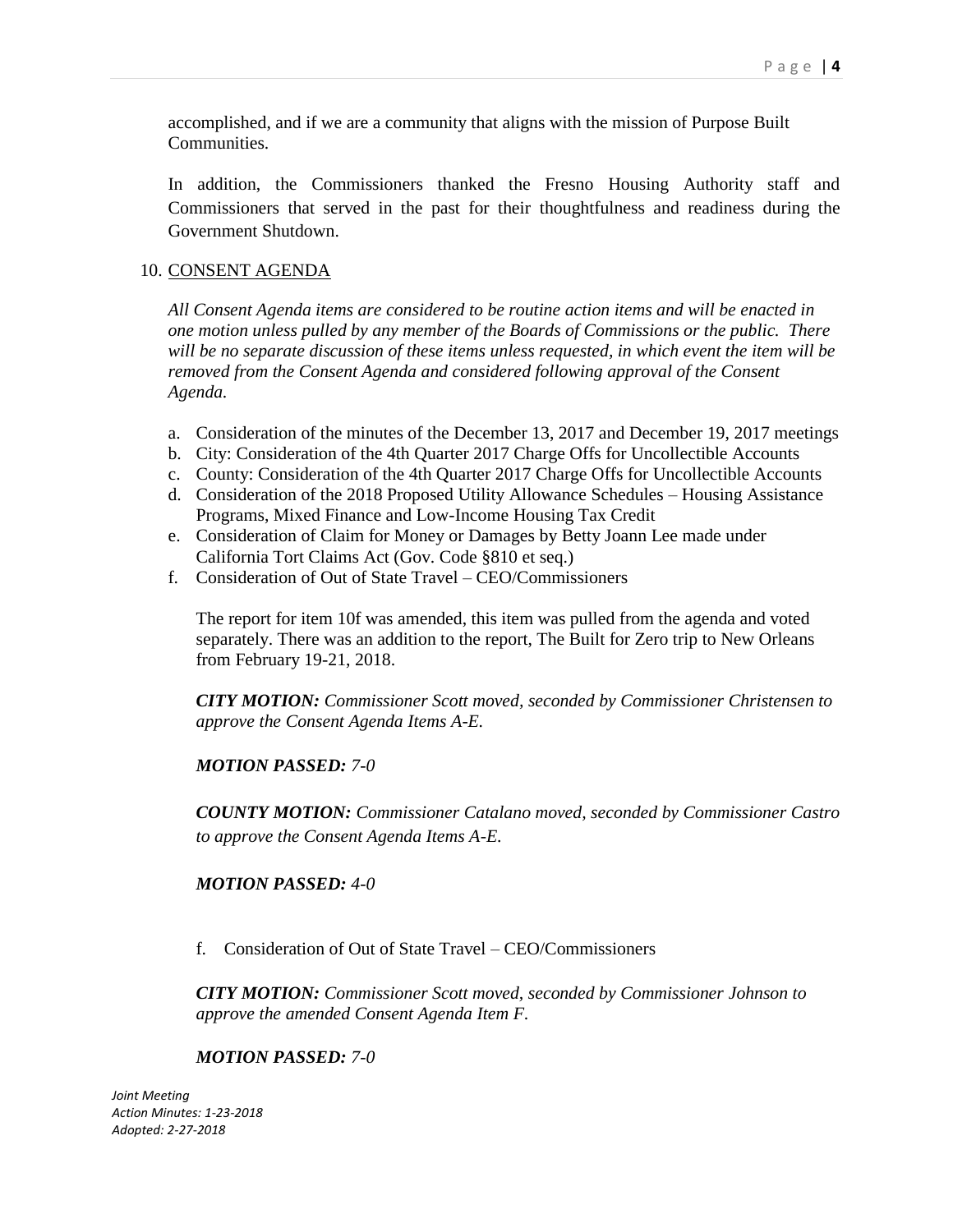*COUNTY MOTION: Commissioner Henry moved, seconded by Commissioner Castro to approve the amended Consent Agenda Item F.*

#### *MOTION PASSED: 4-0*

#### 11. INFORMATIONAL

a. Intern Presentation – Matthew Falcon

Matthew Falcon, Human Resources Intern presented on his intern experience at Fresno Housing.

b. HUD Compliance Monitoring Update (continued from December 19, 2017)

Ms. Tracewell Hanrahan presented on this topic.

c. Response to Public Comment Regarding Renaissance at Santa Clara and West Fresno Community

Ms. Angie Nguyen presented on this topic.

d. Real Estate Development Update

Mr. Michael Duarte presented the Real Estate Development Update.

#### 12. ACTION

a. Consideration of Property Sale – Home Ownership Program (HOP) Homes

Mr. Michael Duarte presented on this topic.

*CITY MOTION: Commissioner Scott moved, seconded by Commissioner Johnson to approve the Property Sale – Home Ownership Program (HOP) Homes.*

#### *MOTION PASSED: 7-0*

*COUNTY MOTION: Commissioner Catalano moved, seconded by Commissioner Henry to approve the Property Sale – Home Ownership Program (HOP) Homes.*

#### *MOTION PASSED: 4-0*

b. Consideration of Award of General Construction/Construction Management Contract – Chinatown and Blackstone and Simpson Projects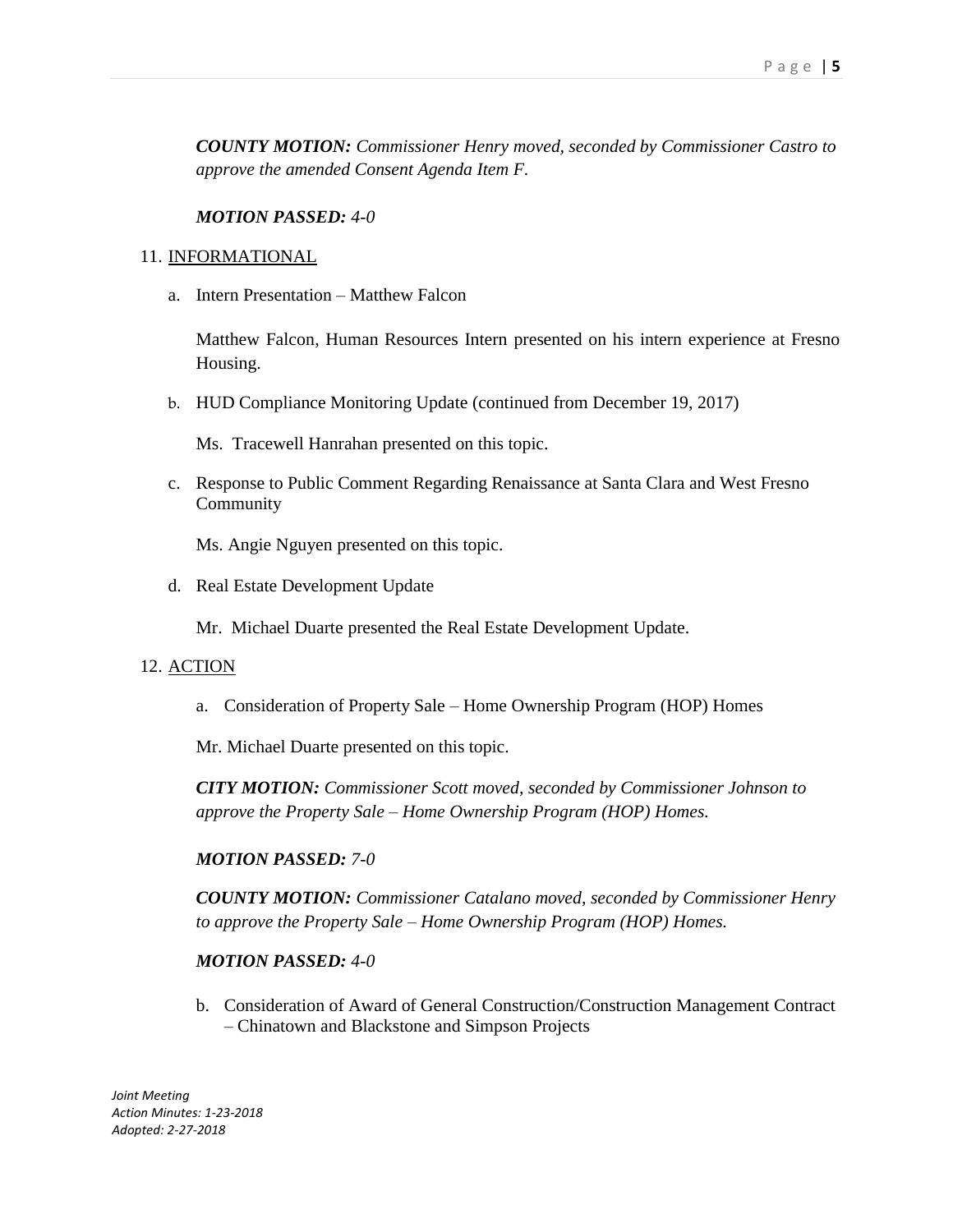Mr. Michael Duarte presented on this topic.

*CITY MOTION: Commissioner Johnson moved, seconded by Commissioner Scott to approve the Award of General Construction/Construction Management Contract – Chinatown and Blackstone and Simpson Projects.* 

#### *MOTION PASSED: 7-0*

*COUNTY MOTION: Commissioner Catalano moved, seconded by Commissioner Henry to approve the Award of General Construction/Construction Management Contract – Chinatown and Blackstone and Simpson Projects.* 

#### *MOTION PASSED: 4-0*

c. Consideration of Line of Credit – Housing Relinquished Fund Corps

Ms. Tammy Townsend presented on this item. Commissioner Catalano suggested an amendment to the resolution, "The Authorization will last through this fiscal year." After, the resolution has been amended, the resolution will be reviewed by General Counsel Kenneth Price.

*CITY MOTION: Commissioner Christensen moved, seconded by Commissioner Santos to approve the amended resolution for the Line of Credit – Housing Relinquished Fund Corps.*

#### *MOTION PASSED: 7-0*

*COUNTY MOTION: Commissioner Castro moved, seconded by Commissioner Henry to approve the amended resolution for the Line of Credit – Housing Relinquished Fund Corps.*

#### *MOTION PASSED: 4-0*

d. City: Consideration of the Submission of the Section-Eight Management Assessment Program (SEMAP) Certification

Ms. Aurora Ibarra presented on this topic.

*CITY MOTION: Commissioner Vaillancourt moved, seconded by Commissioner Johnson to approve the Submission of the Section-Eight Management Assessment Program (SEMAP) Certification.*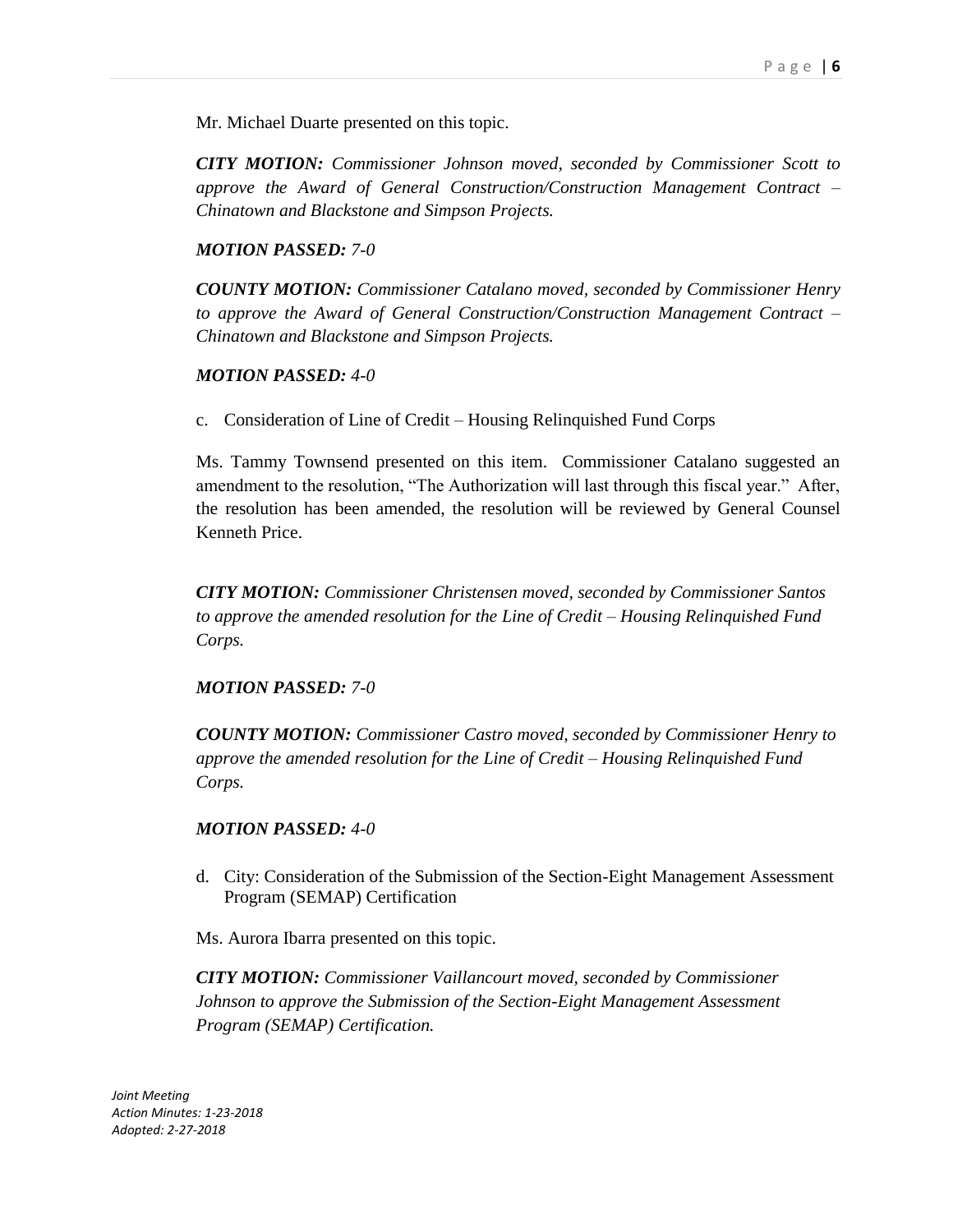# *MOTION PASSED: 7-0*

e. County: Consideration of the Submission of the Section-Eight Management Assessment Program (SEMAP) Certification

Ms. Aurora Ibarra presented on this topic.

*COUNTY MOTION: Commissioner Henry moved, seconded by Commissioner Catalano to approve the Submission of the Section-Eight Management Assessment Program (SEMAP) Certification*

# *MOTION PASSED: 4-0*

f. Consideration of Standard Lease Agreement – Public Housing (continued from December 19, 2017)

The Boards agree to continue the conversation on this topic to the February Board meeting.

*CITY MOTION: Commissioner Scott moved, seconded by Commissioner Santos to approve the continuation on the Standard Lease Agreement– Public Housing topic, to the February Board Meeting.*

# *MOTION PASSED: 7-0*

*COUNTY MOTION: Commissioner Catalano moved, seconded by Commissioner Henry to approve the continuation on the Standard Lease Agreement– Public Housing topic, to the February Board Meeting.*

#### *MOTION PASSED: 4-0*

#### 13. EXECUTIVE DIRECTOR'S REPORT

In addition to the written Director's report, the following items were announced:

- $\bullet$  Mr. Prince announced that on Thursday, March 1<sup>st</sup> the Board Dinner is scheduled; more details will be shared as we near the event.
- Mr. Prince shared that the Point in Time will be from January 23-25, 2018. He thanked the Commissioners who signed up to volunteer.
- As of January 1, 2018, the Boards are required to complete their Form 700s electronically. On February 14, 2018, the Executive Office will be hosting a 30 minute training session to review the Form 700.